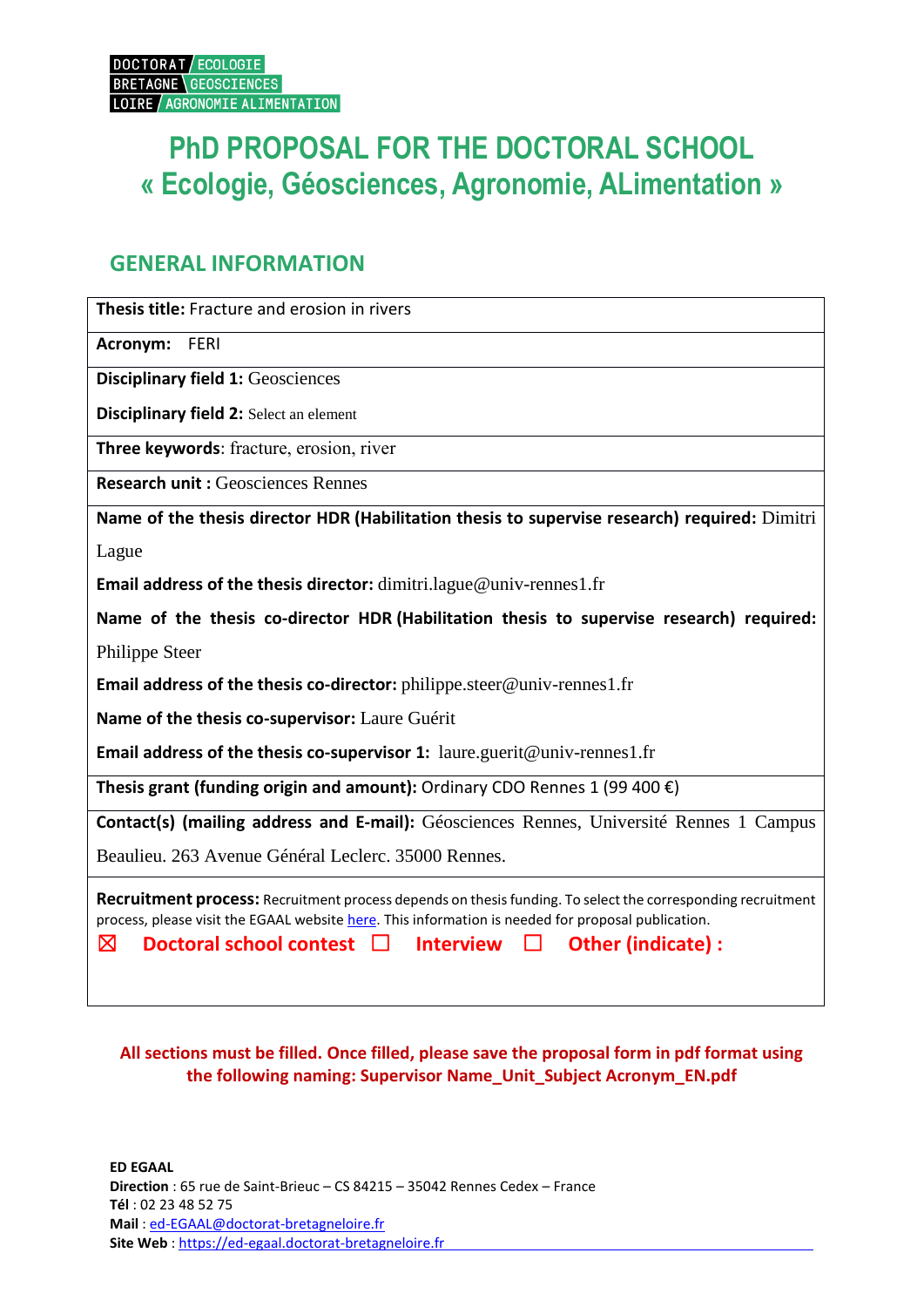# **SCIENTIFIC DESCRIPTION OF THE PhD PROJECT**

#### **Socio-economic and scientific context : (10 lines)**

The erosion of mountain ranges is strongly controlled by the processes and rates of incision in rivers. Incision is generally described as dependent on topography, water flow and rock erodibility. This last parameter is a poorly constrained term that includes any variable that can influence incision velocity such as climate or rock lithology. Among them, the role of rock fracturing remains very poorly understood, even though it could play a key rolé by controlling the dominant incision mechanisms in rivers: boulder stripping in fractured areas or abrasion due to sediment transport in non-fractured areas. These two mechanisms do not operate at the same rates, do not a priori lead to the same river morphology, and their respective importance in river incision remains unknown.

#### **Assumptions and questions (8 lines)**

How does fracturing contribute to change the dominance of one mechanism over the other, with what impact on incision rates in channels and at the landscape scale? To address these questions, the thesis will rely on laboratory experiments simulating the erosion of a fractured rock in a river, field work on a natural river to characterize the mode of erosion according to fracturing, and work on topographic data to identify the signature of fracturing in the geometry of rivers (slope, width, etc.). Experimental and field observations will be discussed in relation to Stream Power type models commonly used in geomorphology but which do not integrate fracturing.

#### **The main steps of the thesis and scientific procedure (10-12 lines)**

1) Laboratory experiments simulating the erosion of fractured rock in a river. Exploratory experiments already performed by the team show promising trends between fracture density, transported sediment size, erosion mode and rates. The thesis will explore more parameters with a statistical approach (fracture orientation, lithology, transported sediment size and mass, flow velocity)

2) Field work along the Hérault river, which presents fracturing variations from upstream to downstream, to characterize the erosion modes according to the fracturing (plucking or abrading zones, size of the torn fragments) from manual measurements and 3D data acquired by terrestrial LiDAR.

3) Work on topographic data to identify the signature of fracturing in the geometry of rivers (slope, width, etc.). Potential sites have been identified in France (Cévennes, Corsica, Alps) which will allow a field control.

#### **Methodological and technical approaches considered (4-6 lines)**

The monitoring of the experiments will be based on the acquisition, processing and analysis of 3D data (point clouds) acquired by photogrammetry. The work on natural cases will be based on manual measurements (size of the blocks torn off, orientation of the fractures) and the analysis of 3D data acquired by LiDAR (characteristic of the surfaces, geometry of the channels).

#### **Scientific and technical skills required by the candidate**

An interest for geomorphology, experimentation, field measurement and 3D data analysis is required.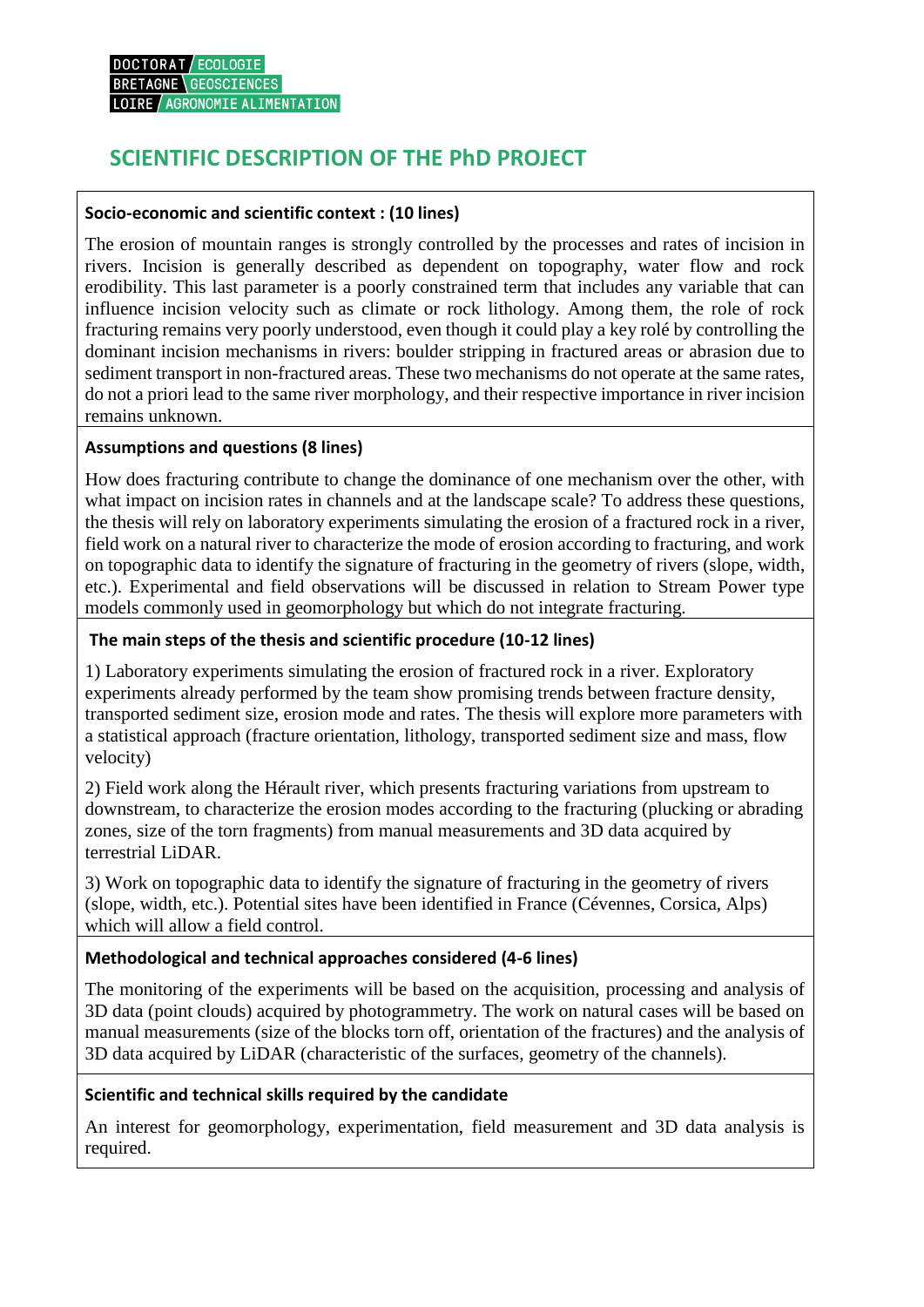# **THESIS SUPERVISION<sup>1</sup>**

| Unit name:                                                                                         | Team name:                            |
|----------------------------------------------------------------------------------------------------|---------------------------------------|
| Géosciences Rennes                                                                                 | Rivière/Démo(dé)                      |
| <b>Unit director name:</b>                                                                         | <b>Team director name:</b>            |
| Olivier Bour                                                                                       | A. Crave / P. Steer&B. Guillaume      |
| Mailing address of the unit director:                                                              | Mailing address of the team director: |
| olivier.bour@univ-rennes1.fr                                                                       | alain.crave@univ-rennes1.fr           |
| <b>Thesis director</b>                                                                             |                                       |
| Surname, first name: Lague, Dimitri                                                                |                                       |
| Position: Directeur de Recherche                                                                   |                                       |
| Obtained date of the HDR (Habilitation thesis to supervise research): 2009                         |                                       |
| Employer: Centre National de la Recherche Scientifique (CNRS)                                      |                                       |
| Doctoral school affiliation: EGAAL                                                                 |                                       |
| Rate of thesis supervision in the present project (%): 40%                                         |                                       |
| Total rate of thesis supervision in ongoing theses (supervisions and co-supervisions) (%): 15%     |                                       |
| Number of current thesis supervisions/co-supervisions: 1                                           |                                       |
| <b>Thesis co-director</b>                                                                          |                                       |
| Surname, first name: Steer, Philippe                                                               |                                       |
| Position: Maitre de conférence                                                                     |                                       |
| Obtained date of the HDR (Habilitation thesis to supervise research): 2020                         |                                       |
| <b>Employer: University of Rennes 1</b>                                                            |                                       |
| Doctoral school affiliation: EGAAL                                                                 |                                       |
| Rate of thesis supervision in the present project $(\%)$ : 30%                                     |                                       |
| Total rate of thesis supervision in ongoing theses (supervisions and co-supervisions) (%): 40%     |                                       |
| Number of current thesis supervisions/co-supervisions: 1                                           |                                       |
| Thesis co-supervisor 1                                                                             |                                       |
| Surname, first name: Guérit, Laure                                                                 |                                       |
| Position: Chargée de Recherche                                                                     |                                       |
| Habilitation thesis to supervise research $\Box$ yes $\boxtimes$ no If yes, date diploma received: |                                       |
|                                                                                                    |                                       |

<sup>•</sup> **1 In EGAAL Doctoral School, if only one scientist in thesis supervision = 100% of supervision rate; if 2 people involved in thesis supervision = from 50% to 70% of supervision rate for the director; if 3 people involved in thesis supervision = 40% / 30% / 30% of supervision rate distribution among supervisors.**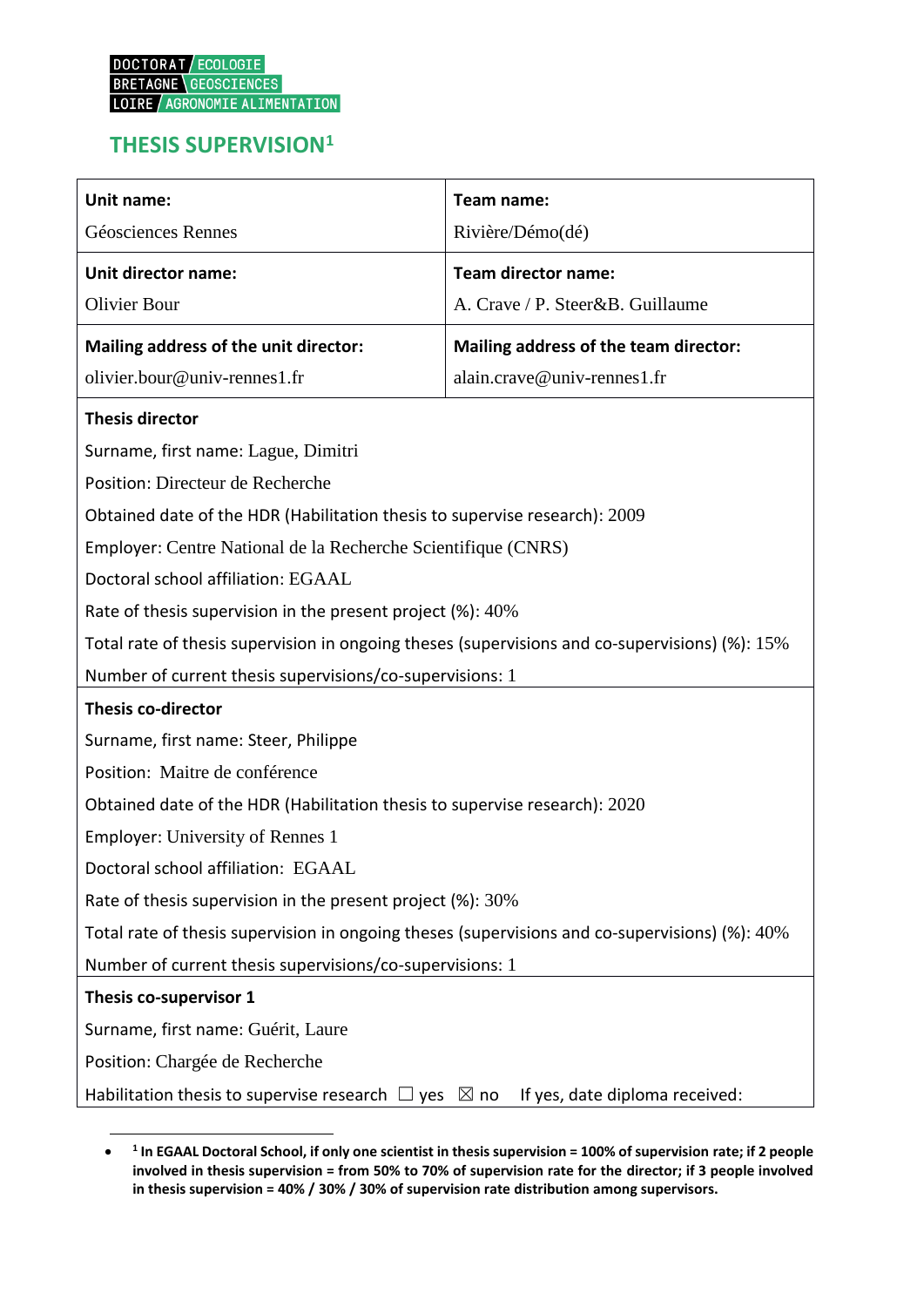Employer: CNRS

Doctoral school affiliation: EGAAL

Rate of thesis supervision in the present project (%): 30%

Total rate of thesis supervision in ongoing theses (supervisions and co-supervisions) (%): 0

Number of current thesis supervisions/co-supervisions: 0

#### **Professional status of previous PhD students supervised by both director and co-supervisors (from 5 years)**

Surname, first name: Jeandet, Louise

Date of PhD beginning and PhD defence: 2015-2018

Thesis supervision: Dimitri Lague and Philippe Steer

Professional status and location: Post-doctorat – Paris Sorbonne Université (France)

Contract profile (post-doc, fixed-term, permanent): post-doc

List of publications from the thesis work:

- Steer, P., Jeandet, L., Cubas, N., Marc, O., Meunier, P., Simoes, M., Cattin, R., Shyu, B., Mouyen, M., Liang, W.-T., Theunissen, T., Chiang, S.-H. & Hovius, N. (2020). Earthquake statistics changed by typhoon-driven erosion. Scientific reports, 10(1), 1-11.
- Jeandet, L., Steer, P., Lague, D., & Davy, P. (2019). Coulomb mechanics and relief constraints explain landslide size distribution. Geophysical Research Letters, 46(8), 4258-4266.
- Jeandet Ribes, L., Cubas, N., Bhat, H. S., & Steer, P. (2020). The Impact of Large Erosional Events and Transient Normal Stress Changes on the Seismicity of Faults. Geophysical Research Letters, 47(22), e2020GL087631.

Surname, first name: Bernard, Maxime

Date of PhD beginning and PhD defence: 2017-2020

Thesis supervision: Kerry Gallagher and Philippe Steer

Professional status and location: Post-doctorat – GFZ Potsdam (Allemagne)

Contract profile (post-doc, fixed-term, permanent): post-doc

List of publications from the thesis work:

- Bernard, M., Steer, P., Gallagher, K., & Lundbek Egholm, D. (2020). Modelling the effects of ice transport and sediment sources on the form of detrital thermochronological age probability distributions from glacial settings. Earth Surface Dynamics, 8(4), 931- 953.
- Bernard, M., Steer, P., Gallagher, K., & Lundbek Egholm, D. (in review). The impact of lithology on fjord morphology, Geophysical Research Letters.